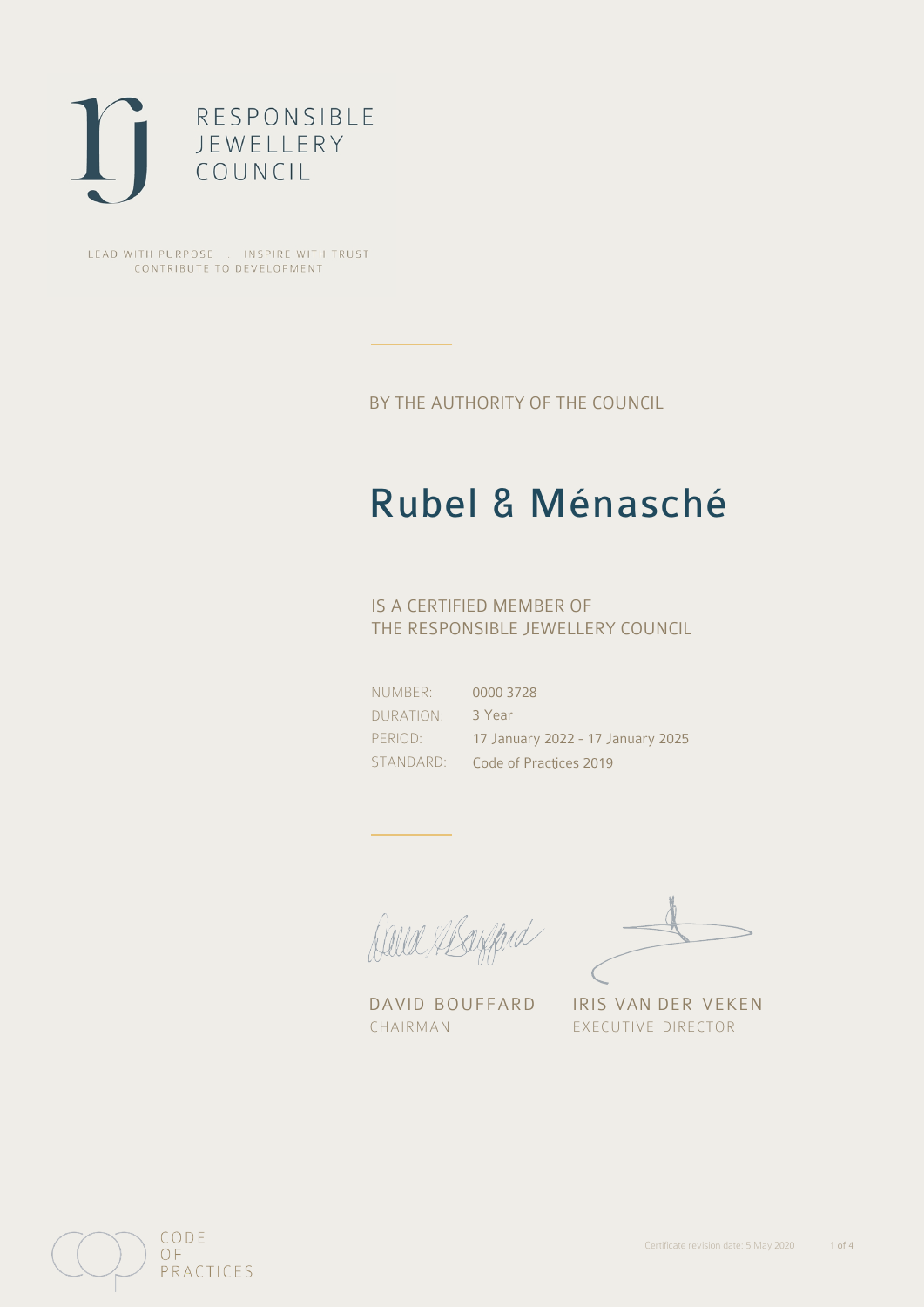

# **CERTIFICATION OVERVIEW**

| Diamonds and Coloured Gemstones Trader, Cutter and/or Polisher                                                                                                                                                                                                                                                                                                                                                                                    |
|---------------------------------------------------------------------------------------------------------------------------------------------------------------------------------------------------------------------------------------------------------------------------------------------------------------------------------------------------------------------------------------------------------------------------------------------------|
| 15 September 2021                                                                                                                                                                                                                                                                                                                                                                                                                                 |
| Re-certification                                                                                                                                                                                                                                                                                                                                                                                                                                  |
| Code of Practices 2019                                                                                                                                                                                                                                                                                                                                                                                                                            |
| <b>SGS United Kingdom Limited</b>                                                                                                                                                                                                                                                                                                                                                                                                                 |
| 1. General requirements: 1-4, except 3.2<br>2. Responsible supply chains, human rights and due<br>diligence: 5-14, except 7.1a, 7.3, 8, 9, 11.3, 13.2-4, 14.3<br>3. Labour rights and working conditions: 15-22, except 19.3,<br>21.3<br>4. Health, Safety and Environment: 23-27, except 27.4<br>5. Gold, Silver, PGM, diamond and coloured gemstone<br>products: 28-30, except 28.2a, b, i, j, 29.2<br>Responsible mining: Not applicable<br>6. |
|                                                                                                                                                                                                                                                                                                                                                                                                                                                   |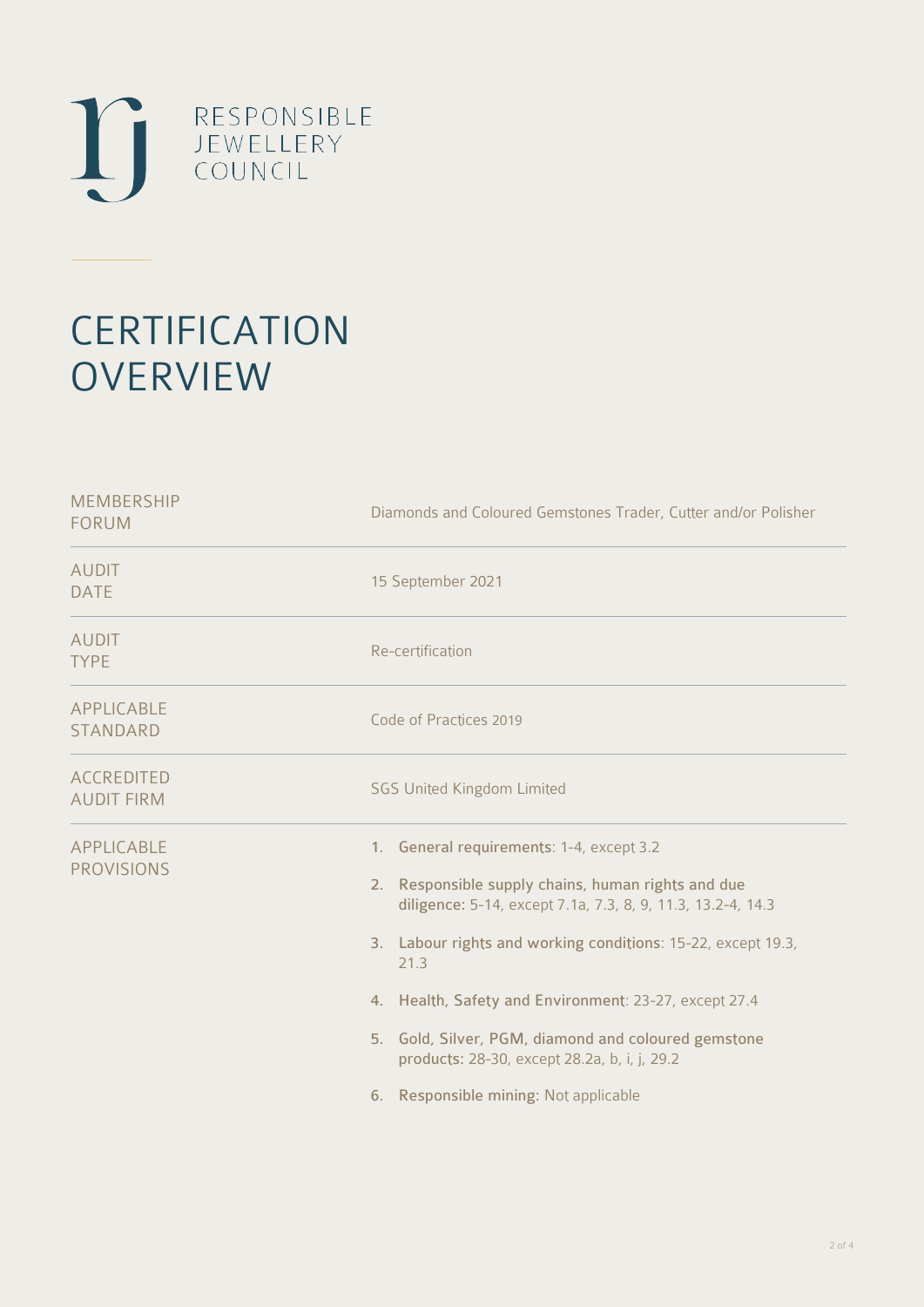| <b>AUDITOR STATEMENT OF</b><br>Based on the scope and findings of the certification audit, the member<br>has demonstrated a conformance level consistent with a:<br>CONFORMANCE<br>3 Year Certification<br><b>NEXT AUDIT TYPE</b><br>MID-TERM REVIEW (within 12-24 months):<br>A. Mid-term review NOT required due to:<br>No anticipated changes to the certification scope during the<br>certification period<br>3 or less minor non-conformances with critical provisions or in<br>general identified by the audit (not covered by parallel audits<br>for schemes identified as equivalent to RJC's) for an individual<br>member in the mining sector or a non-mining sector member<br><25 full time equivalent personnel<br>Low risk of non-conformances due to management controls<br>Existence of parallel audits for schemes recognised by RJC<br>Strong internal controls ensuring effective review and closure<br>of corrective actions for non-conformances<br>B. Mid-term review (desktop only) required due to:<br>No impact on conformance levels from any changes to the<br>certification scope<br>5 or less minor non-conformances with critical provisions or in<br>general identified by the audit (not covered by parallel audits<br>for schemes identified as equivalent to RJC's) for an individual<br>member in the mining sector or a non-mining sector member<br>Possibility of remote verification of actions<br>No risk to critical provisions | PROVENANCE<br><b>CLAIMS</b> | Rubel & Ménasché states that the diamonds herein invoiced do not<br>originate from Zimbabwe. Rubel & Ménasché has received similar<br>written statements from its supplier(s). |
|------------------------------------------------------------------------------------------------------------------------------------------------------------------------------------------------------------------------------------------------------------------------------------------------------------------------------------------------------------------------------------------------------------------------------------------------------------------------------------------------------------------------------------------------------------------------------------------------------------------------------------------------------------------------------------------------------------------------------------------------------------------------------------------------------------------------------------------------------------------------------------------------------------------------------------------------------------------------------------------------------------------------------------------------------------------------------------------------------------------------------------------------------------------------------------------------------------------------------------------------------------------------------------------------------------------------------------------------------------------------------------------------------------------------------------------------------------------------|-----------------------------|--------------------------------------------------------------------------------------------------------------------------------------------------------------------------------|
|                                                                                                                                                                                                                                                                                                                                                                                                                                                                                                                                                                                                                                                                                                                                                                                                                                                                                                                                                                                                                                                                                                                                                                                                                                                                                                                                                                                                                                                                        |                             |                                                                                                                                                                                |
|                                                                                                                                                                                                                                                                                                                                                                                                                                                                                                                                                                                                                                                                                                                                                                                                                                                                                                                                                                                                                                                                                                                                                                                                                                                                                                                                                                                                                                                                        |                             |                                                                                                                                                                                |
|                                                                                                                                                                                                                                                                                                                                                                                                                                                                                                                                                                                                                                                                                                                                                                                                                                                                                                                                                                                                                                                                                                                                                                                                                                                                                                                                                                                                                                                                        |                             |                                                                                                                                                                                |
|                                                                                                                                                                                                                                                                                                                                                                                                                                                                                                                                                                                                                                                                                                                                                                                                                                                                                                                                                                                                                                                                                                                                                                                                                                                                                                                                                                                                                                                                        |                             |                                                                                                                                                                                |
|                                                                                                                                                                                                                                                                                                                                                                                                                                                                                                                                                                                                                                                                                                                                                                                                                                                                                                                                                                                                                                                                                                                                                                                                                                                                                                                                                                                                                                                                        |                             |                                                                                                                                                                                |
|                                                                                                                                                                                                                                                                                                                                                                                                                                                                                                                                                                                                                                                                                                                                                                                                                                                                                                                                                                                                                                                                                                                                                                                                                                                                                                                                                                                                                                                                        |                             |                                                                                                                                                                                |
|                                                                                                                                                                                                                                                                                                                                                                                                                                                                                                                                                                                                                                                                                                                                                                                                                                                                                                                                                                                                                                                                                                                                                                                                                                                                                                                                                                                                                                                                        |                             |                                                                                                                                                                                |
|                                                                                                                                                                                                                                                                                                                                                                                                                                                                                                                                                                                                                                                                                                                                                                                                                                                                                                                                                                                                                                                                                                                                                                                                                                                                                                                                                                                                                                                                        |                             |                                                                                                                                                                                |
|                                                                                                                                                                                                                                                                                                                                                                                                                                                                                                                                                                                                                                                                                                                                                                                                                                                                                                                                                                                                                                                                                                                                                                                                                                                                                                                                                                                                                                                                        |                             |                                                                                                                                                                                |
|                                                                                                                                                                                                                                                                                                                                                                                                                                                                                                                                                                                                                                                                                                                                                                                                                                                                                                                                                                                                                                                                                                                                                                                                                                                                                                                                                                                                                                                                        |                             |                                                                                                                                                                                |
|                                                                                                                                                                                                                                                                                                                                                                                                                                                                                                                                                                                                                                                                                                                                                                                                                                                                                                                                                                                                                                                                                                                                                                                                                                                                                                                                                                                                                                                                        |                             |                                                                                                                                                                                |
|                                                                                                                                                                                                                                                                                                                                                                                                                                                                                                                                                                                                                                                                                                                                                                                                                                                                                                                                                                                                                                                                                                                                                                                                                                                                                                                                                                                                                                                                        |                             |                                                                                                                                                                                |
|                                                                                                                                                                                                                                                                                                                                                                                                                                                                                                                                                                                                                                                                                                                                                                                                                                                                                                                                                                                                                                                                                                                                                                                                                                                                                                                                                                                                                                                                        |                             |                                                                                                                                                                                |
|                                                                                                                                                                                                                                                                                                                                                                                                                                                                                                                                                                                                                                                                                                                                                                                                                                                                                                                                                                                                                                                                                                                                                                                                                                                                                                                                                                                                                                                                        |                             |                                                                                                                                                                                |
|                                                                                                                                                                                                                                                                                                                                                                                                                                                                                                                                                                                                                                                                                                                                                                                                                                                                                                                                                                                                                                                                                                                                                                                                                                                                                                                                                                                                                                                                        |                             |                                                                                                                                                                                |
|                                                                                                                                                                                                                                                                                                                                                                                                                                                                                                                                                                                                                                                                                                                                                                                                                                                                                                                                                                                                                                                                                                                                                                                                                                                                                                                                                                                                                                                                        |                             |                                                                                                                                                                                |